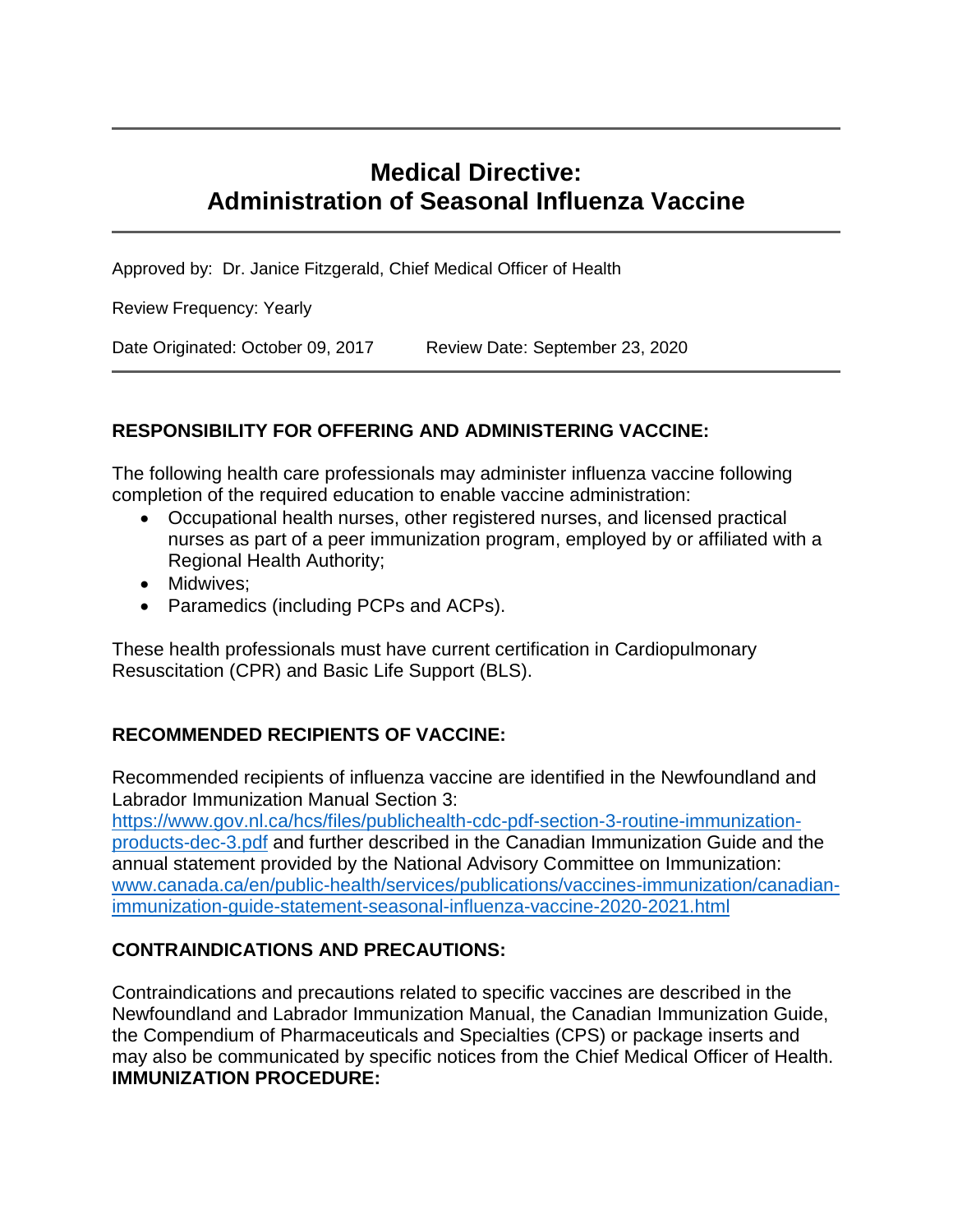#### As outlined in the Provincial Immunization Manual <https://www.gov.nl.ca/hcs/files/publichealth-cdc-im-section4.pdf>

### **Consent**

After positively identifying the client to be immunized, the immunizing professional will:

- Inform the client, parent or substitute decision maker of the vaccine recommendations, benefits and risks.
- Provide a fact sheet with information regarding the vaccine.
- Use assessment and history-taking skills to determine whether immunization is appropriate at a given time, enquiring about immunization history, health history, current health status and specific product precautions.
- Obtain informed consent from the client and ensure the consent form provided for the vaccine is completed.
- Withhold the vaccination when consent is withheld or there is doubt as to whether a vaccine should be given until discussed with a communicable disease control nurse or the Medical Officer of Health.

# **Administration**

The immunizing professional will:

- Check the vaccine name.
- Check the expiry date on the vaccine.
- Inspect the product for integrity and irregularities.
- Administer the vaccine according to product recommendations.

#### **Adverse Reactions**

The immunizing professional will:

- Ensure that the vaccine recipient is observed for signs of acute allergic reaction for the post-immunization waiting period. For the most up-to-date guidelines regarding post-immunization wait time, review the NACI statement "*Recommendations on the Duration of the Post-vaccination Observation Period for Influenza Vaccination during the COVID-19 Pandemic*."
- If anaphylaxis develops, refer to the latest policy and poster outlining the management of anaphylaxis in a non-hospital setting found in the Newfoundland and Labrador Immunization Manual (Section 1.8 and Appendix G) <https://www.gov.nl.ca/hcs/files/publichealth-cdc-s1-routine-guidlns-schedules.pdf>

# **Documentation/Communication**

The immunizing professional will:

- Document vaccine offers/refusals and reasons for ineligibility on the permanent record.
- Document administration of the vaccine on the immunization record (EMR, paper record or other records as may be required).
- Provide a record of immunization to the person immunized.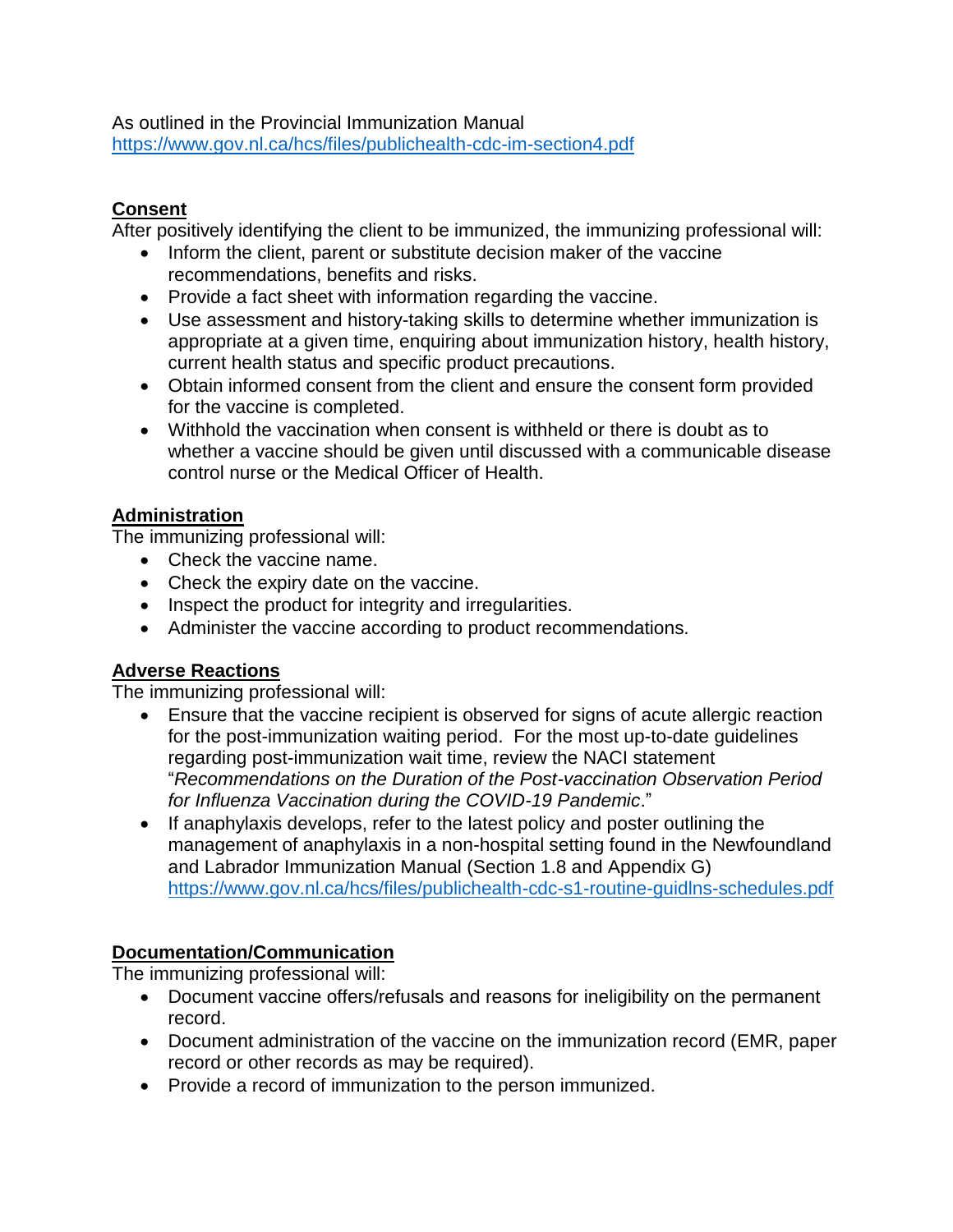- Forward a copy of the record of immunization to the person's family physician if requested.
- Document any adverse reactions, complete the Adverse Event Following Immunization report form as soon as possible after the episode, and submit the form to Communicable Disease control [https://www.canada.ca/content/dam/phac](https://www.canada.ca/content/dam/phac-aspc/documents/services/immunization/aefi-form-july23-2020-eng.pdf)[aspc/documents/services/immunization/aefi-form-july23-2020-eng.pdf](https://www.canada.ca/content/dam/phac-aspc/documents/services/immunization/aefi-form-july23-2020-eng.pdf)

# **Linkages**

- Medical Directive: Administration of Seasonal Influenza Vaccine in Occupational **Settings**
- Adverse Event Following Immunization report form
- Disclosure policy QRM 030

# **Key Words**

- Immunization
- Vaccination
- Vaccine